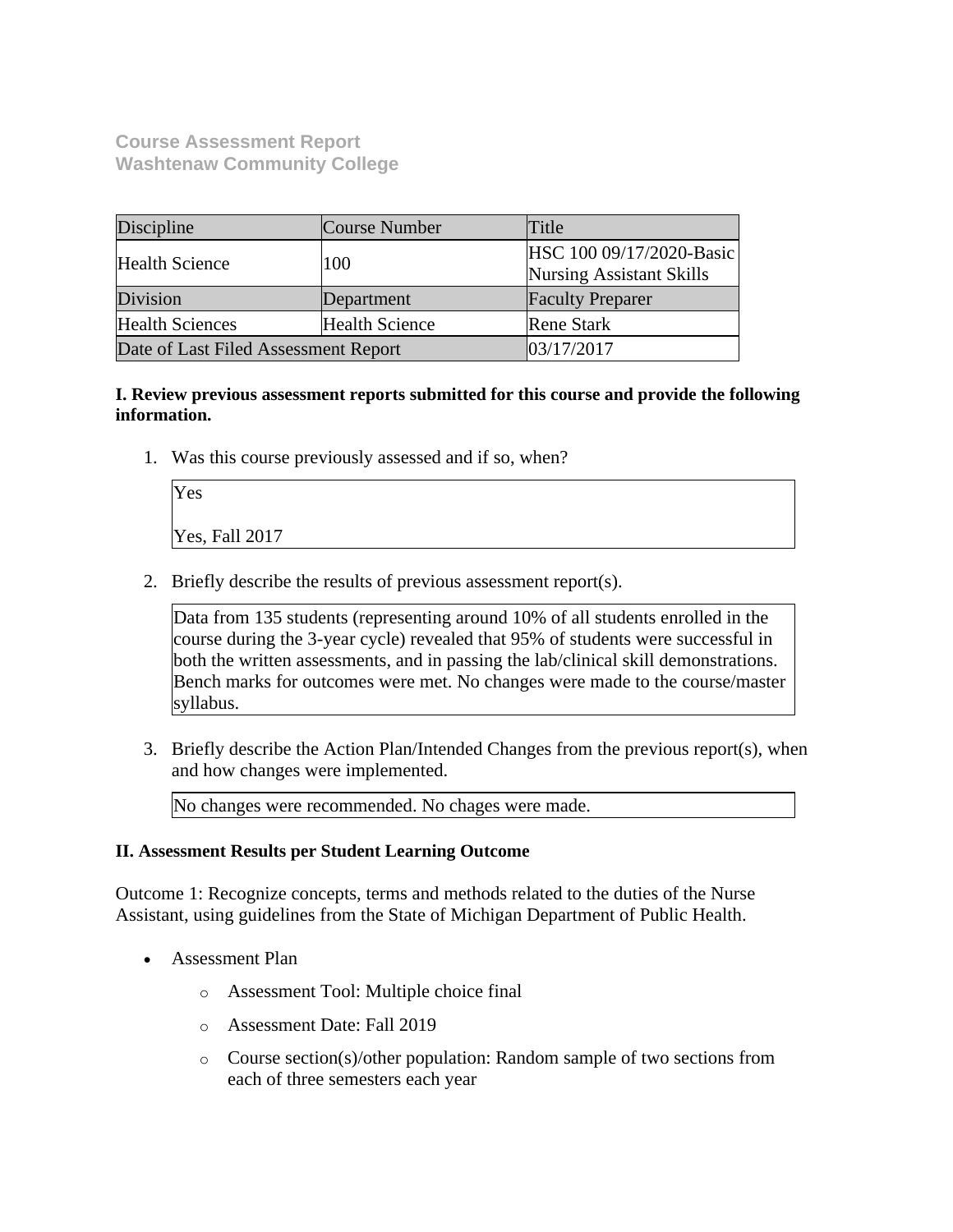- o Number students to be assessed: All students in selected sections
- o How the assessment will be scored: The multiple choice exam will be scored using an answer key. Item analysis will be performed on the multiple choice exam questions.
- o Standard of success to be used for this assessment: 90 percent of the students should achieve a minimum of 76% score.
- o Who will score and analyze the data: HSC 100 Course Coordinators
- 1. Indicate the Semester(s) and year(s) assessment data were collected for this report.

| rall (indicate years below) below) | Winter (indicate years) | SP/SU (indicate years)<br>below) |
|------------------------------------|-------------------------|----------------------------------|
| 2019, 2018, 2017                   | 2019, 2018, 2017        | 2018, 2017, 2019                 |

2. Provide assessment sample size data in the table below.

| # of students enrolled | # of students assessed |
|------------------------|------------------------|
| 1427                   | 1085                   |

3. If the number of students assessed differs from the number of students enrolled, please explain why all enrolled students were not assessed, e.g. absence, withdrawal, or did not complete activity.

The majority of the students were assessed (76%). Those students who were not assessed were in sections where the data was not easily accessible.

4. Describe how students from all populations (day students on campus, DL, MM, evening, extension center sites, etc.) were included in the assessment based on your selection criteria.

Students in the data represent day, evening, blended, and face-to-face course offerings.

5. Describe the process used to assess this outcome. Include a brief description of this tool and how it was scored.

The multiple-choice exam was scored using an answer key. Item analysis was performed on the multiple-choice exam questions.

6. Briefly describe assessment results based on data collected for this outcome and tool during the course assessment. Discuss the extent to which students achieved this learning outcome and indicate whether the standard of success was met for this outcome and tool.

Met Standard of Success: Yes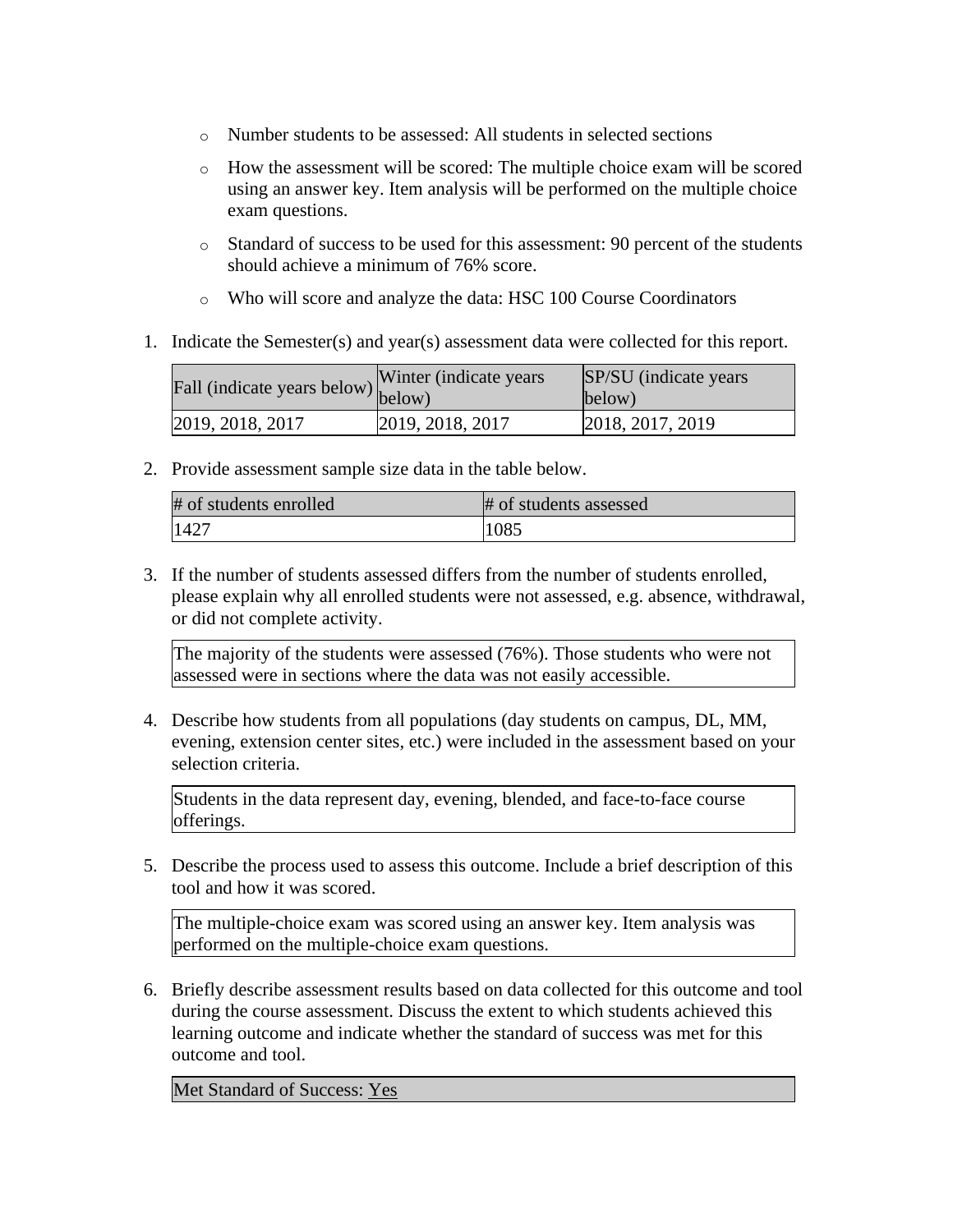1,042 out of 1,085 students (96%) achieved a 76% or higher on the multiplechoice exam.

7. Based on your interpretation of the assessment results, describe the areas of strength in student achievement of this learning outcome.

The majority of students (96%) are successful in their written assessments. In reviewing test questions that are missed, there are not patterns or trends. The curriculum is effective in preparing students to recognize concepts, terms and methods related to the duties of the Nurse Assistant.

8. Based on your analysis of student performance, discuss the areas in which student achievement of this learning outcome could be improved. If student met standard of success, you may wish to identify your plans for continuous improvement.

Student performance for this outcome has exceeded the benchmark. Plans are to continue with current practices.

Outcome 2: Demonstrate skills (independently and with 100% accuracy) related to the performances of a Nurse Assistant's duties, using guidelines from the State of Michigan Department of Public Health.

- Assessment Plan
	- o Assessment Tool: Clinical Performance Evaluations and Nursing Assistant Skills Record Checklist.
	- o Assessment Date: Fall 2019
	- o Course section(s)/other population: Random sample of two sections from each of three semesters each year
	- o Number students to be assessed: All students in selected sections
	- o How the assessment will be scored: Skills checklist and clinical performance will be scored using the student achievement record. All skills are pass/fail.
	- o Standard of success to be used for this assessment: 80% of the students must successfully complete 100% on the skills checklist and clinical performance record in order to be successful.
	- o Who will score and analyze the data: HSC 100 Course Coordinators
- 1. Indicate the Semester(s) and year(s) assessment data were collected for this report.

| Fall (indicate years below) below) | Winter (indicate years) | SP/SU (indicate years)<br>below) |
|------------------------------------|-------------------------|----------------------------------|
| 2019, 2018, 2017                   | 2019, 2018, 2017        | 2019, 2018, 2017                 |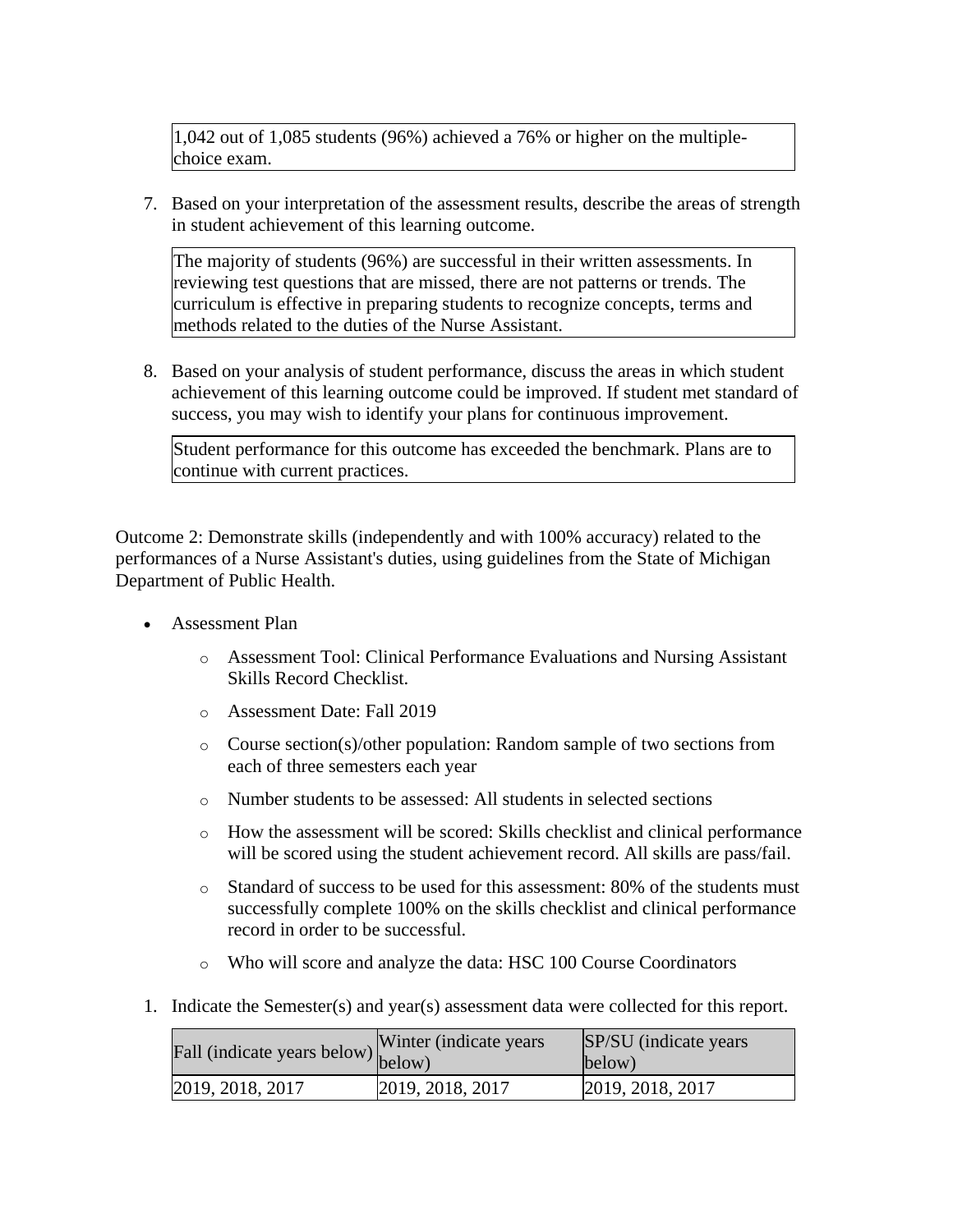2. Provide assessment sample size data in the table below.

| # of students enrolled | # of students assessed |
|------------------------|------------------------|
| 1427                   | 1085                   |

3. If the number of students assessed differs from the number of students enrolled, please explain why all enrolled students were not assessed, e.g. absence, withdrawal, or did not complete activity.

The majority of students were assessed. The students who were not assessed were in sections where the data was not easily accessible.

4. Describe how students from all populations (day students on campus, DL, MM, evening, extension center sites, etc.) were included in the assessment based on your selection criteria.

Students in the data represent day, evening, blended, and face-to-face course offerings.

5. Describe the process used to assess this outcome. Include a brief description of this tool and how it was scored.

Skills checklist and clinical performance were scored using the student achievement record. All skills are pass or fail.

6. Briefly describe assessment results based on data collected for this outcome and tool during the course assessment. Discuss the extent to which students achieved this learning outcome and indicate whether the standard of success was met for this outcome and tool.

Met Standard of Success: Yes

This skills achievement records indicated that 1010 out of 1085 students (93%) who were in the lab/clinical portion of the program, were proficient in their lab/clinical skills.

7. Based on your interpretation of the assessment results, describe the areas of strength in student achievement of this learning outcome.

The majority of students (93%) are able to successfully perform skills at a proficient level. Lab instruction and open lab availability are enhancing students' education and success rate.

8. Based on your analysis of student performance, discuss the areas in which student achievement of this learning outcome could be improved. If student met standard of success, you may wish to identify your plans for continuous improvement.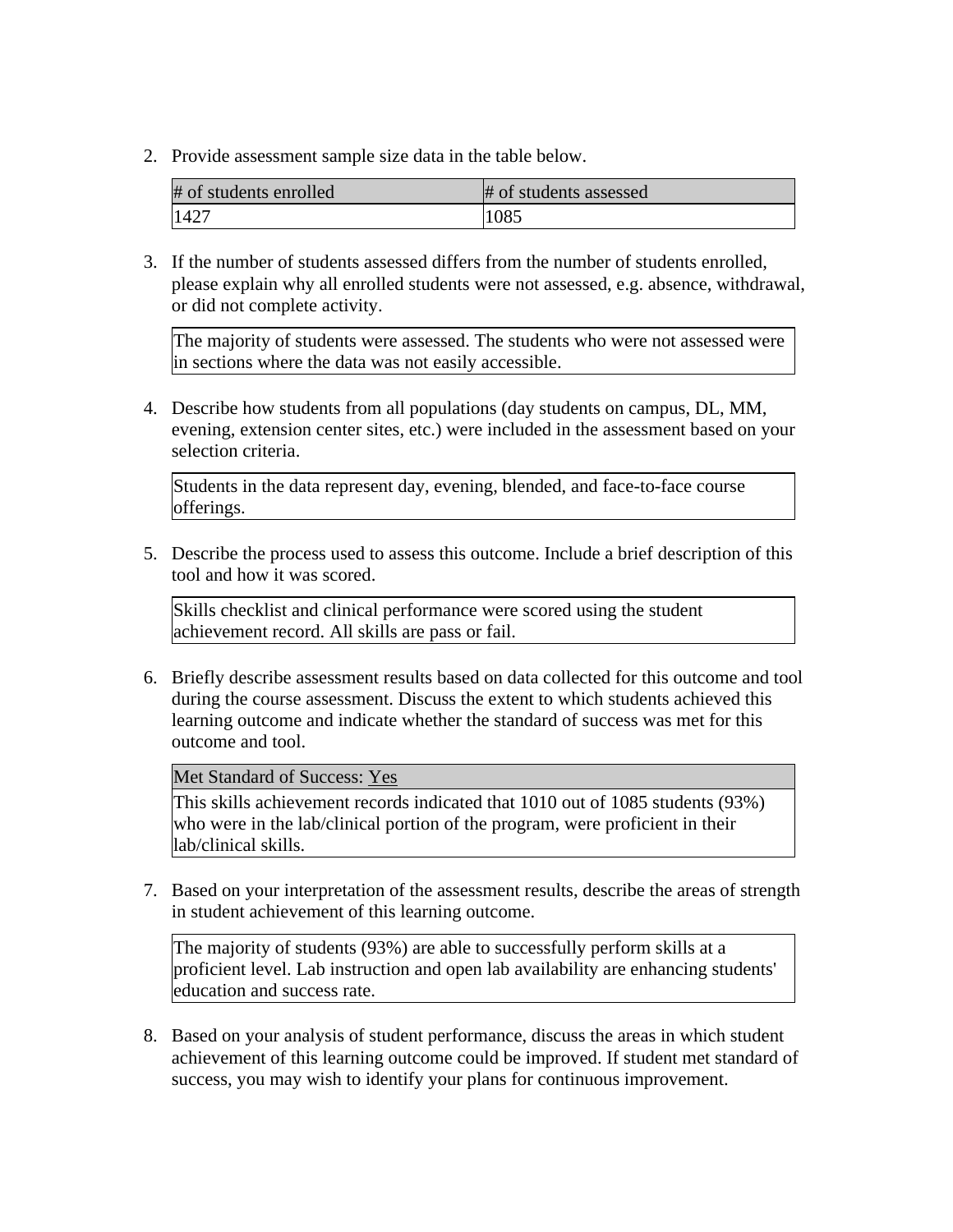Student did meet the standard of success.

Plan for continuous improvement: In addition to using the Student Achievement Record as a tool for assessing this outcome, the HSC 100 program coordinator would like to also use the Prometric pass rate reports. These reports are generated when a student takes the Michigan State Certified Nursing Assistant Exam. The reports indicate which skills the students pass, and which ones they fail. Over the years, we have used this information to update the program, but have never included it in the formal process of course assessment. For the next cycle, this information will be included. The master syllabus will be updated to include this tool for assessment purposes.

# **III. Course Summary and Intended Changes Based on Assessment Results**

1. Based on the previous report's Intended Change(s) identified in Section I above, please discuss how effective the changes were in improving student learning.

No changes have been implemented since the last report. The current plan is effective in students meeting benchmarks.

2. Describe your overall impression of how this course is meeting the needs of students. Did the assessment process bring to light anything about student achievement of learning outcomes that surprised you?

Overall, students are successfully meeting course benchmarks for outcomes. However, the Prometric pass rates have not been reflected in this assessment process. This class is designed to prepare students for success on their Michigan Certified Nursing Assistant exam. In order to know if the course successfully has done that, the Michigan State Prometric pass rates need to be examined, and patterns of skill failures/passes need to be identified. A new outcome/benchmark needs to be added to reflect this information.

3. Describe when and how this information, including the action plan, was or will be shared with Departmental Faculty.

This new action plan will be shared with all HSC 100 faculty, and at the next fulltime department meeting.

4.

Intended Change(s)

| <b>Intended Change</b> | Description of the<br>change | Rationale | Implementation<br>Date |
|------------------------|------------------------------|-----------|------------------------|
|------------------------|------------------------------|-----------|------------------------|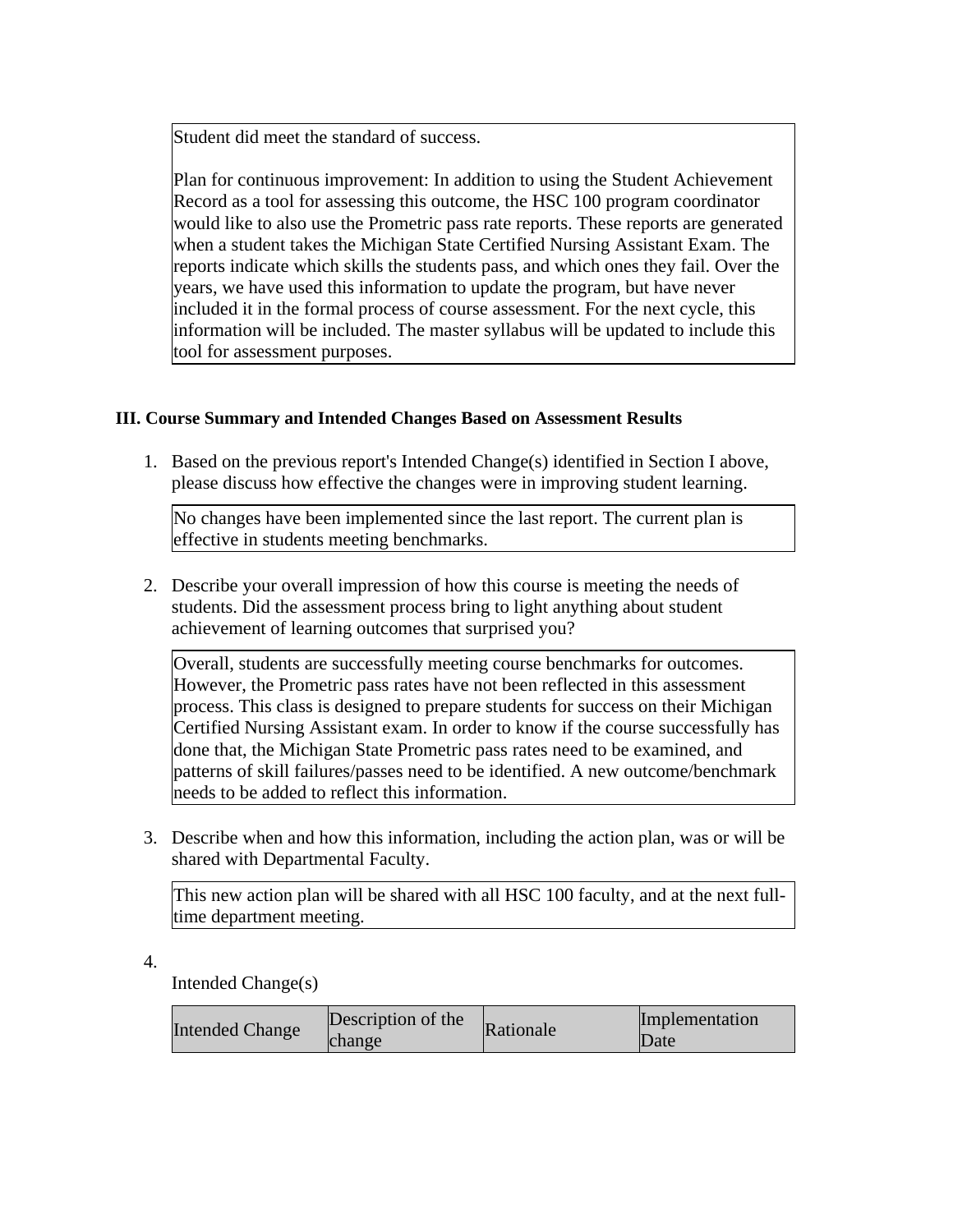| An additional<br><b>Student Learning</b><br>Outcome added:<br>Successfully pass<br>the clinical portion<br>of the Michigan<br><b>State Certified</b><br><b>Nursing Assistant</b><br>(CNA) Exam<br>Assessment tool:<br>Prometric pass-rate<br>report<br>How the assessment<br>will be scored:<br>There are 22 skills<br>included in the<br>Michigan State<br>Outcome Language CNA exam. When a<br>student is not<br>successful in<br>passing the test, the<br>skill that was not<br>passed is included<br>in the Prometric<br>pass rate report.<br>Pass rates for each<br>of the 22 skills will<br>be identified for<br>areas of course<br>weakness/strengths<br>Standard of<br>Success: 80% of<br>students will be | Students' success in<br>the classroom needs<br>to lead to success<br>outside of the<br>classroom. By<br>utilizing the data<br>from the Prometric<br>pass rate report, we<br>will be able to know<br>if we have truly<br>prepared students<br>for success. | 2021 |
|--------------------------------------------------------------------------------------------------------------------------------------------------------------------------------------------------------------------------------------------------------------------------------------------------------------------------------------------------------------------------------------------------------------------------------------------------------------------------------------------------------------------------------------------------------------------------------------------------------------------------------------------------------------------------------------------------------------------|-----------------------------------------------------------------------------------------------------------------------------------------------------------------------------------------------------------------------------------------------------------|------|
| successful in<br>passing the<br><b>Michigan State</b><br>CNA exam                                                                                                                                                                                                                                                                                                                                                                                                                                                                                                                                                                                                                                                  |                                                                                                                                                                                                                                                           |      |

- 5. Is there anything that you would like to mention that was not already captured?
	- 6.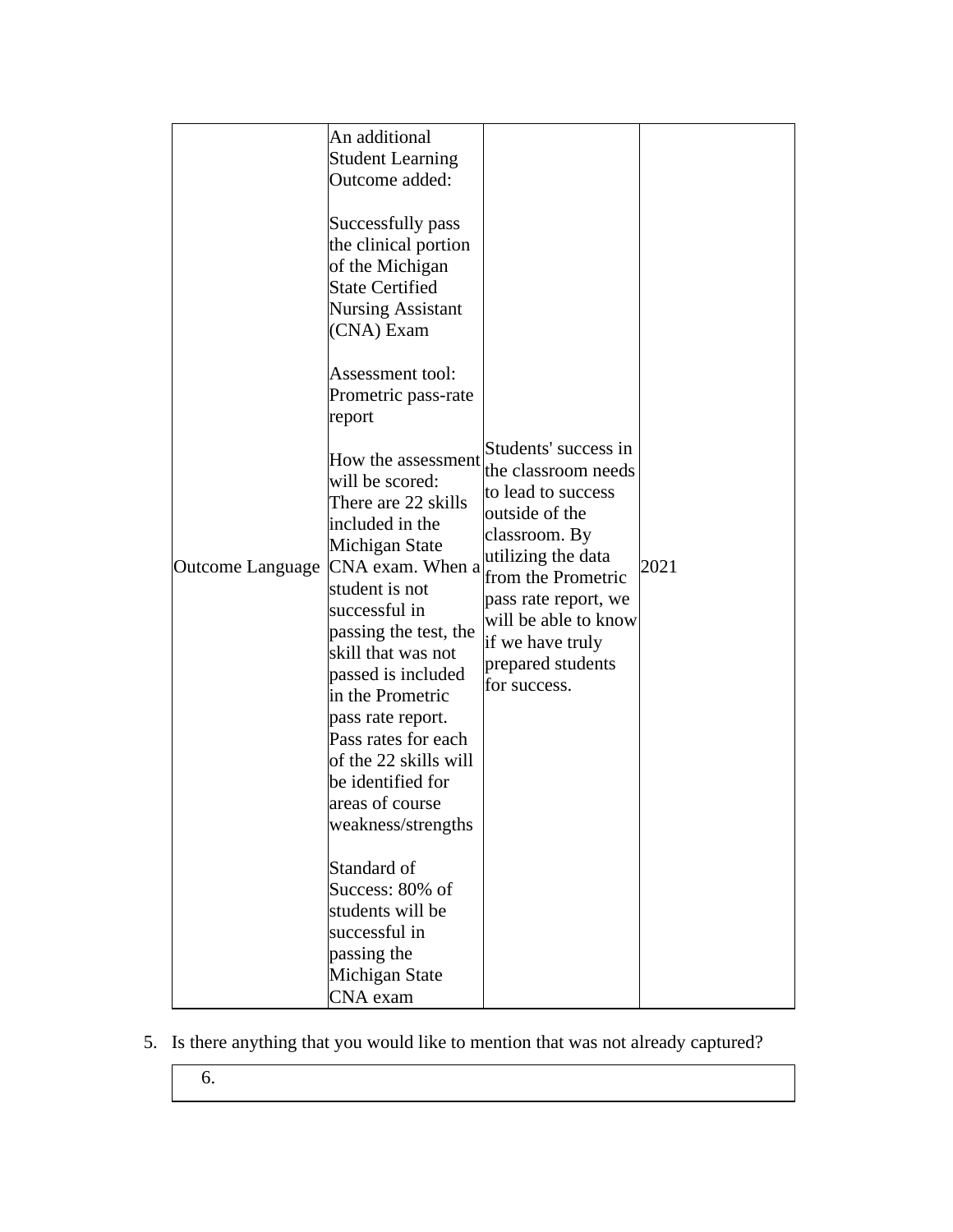# **III. Attached Files**

# [HSC 100 Data](documents/HSC%20100%20data%20course%20assessment%2020201.docx)

| <b>Faculty/Preparer:</b>                       | Rene Stark                       | <b>Date:</b> 09/17/2020   |
|------------------------------------------------|----------------------------------|---------------------------|
| <b>Department Chair:</b>                       | Kiela Samuels Date: $09/18/2020$ |                           |
| <b>Dean:</b>                                   | Valerie Greaves Date: 09/21/2020 |                           |
| <b>Assessment Committee Chair: Shawn Deron</b> |                                  | <b>Date:</b> $10/29/2020$ |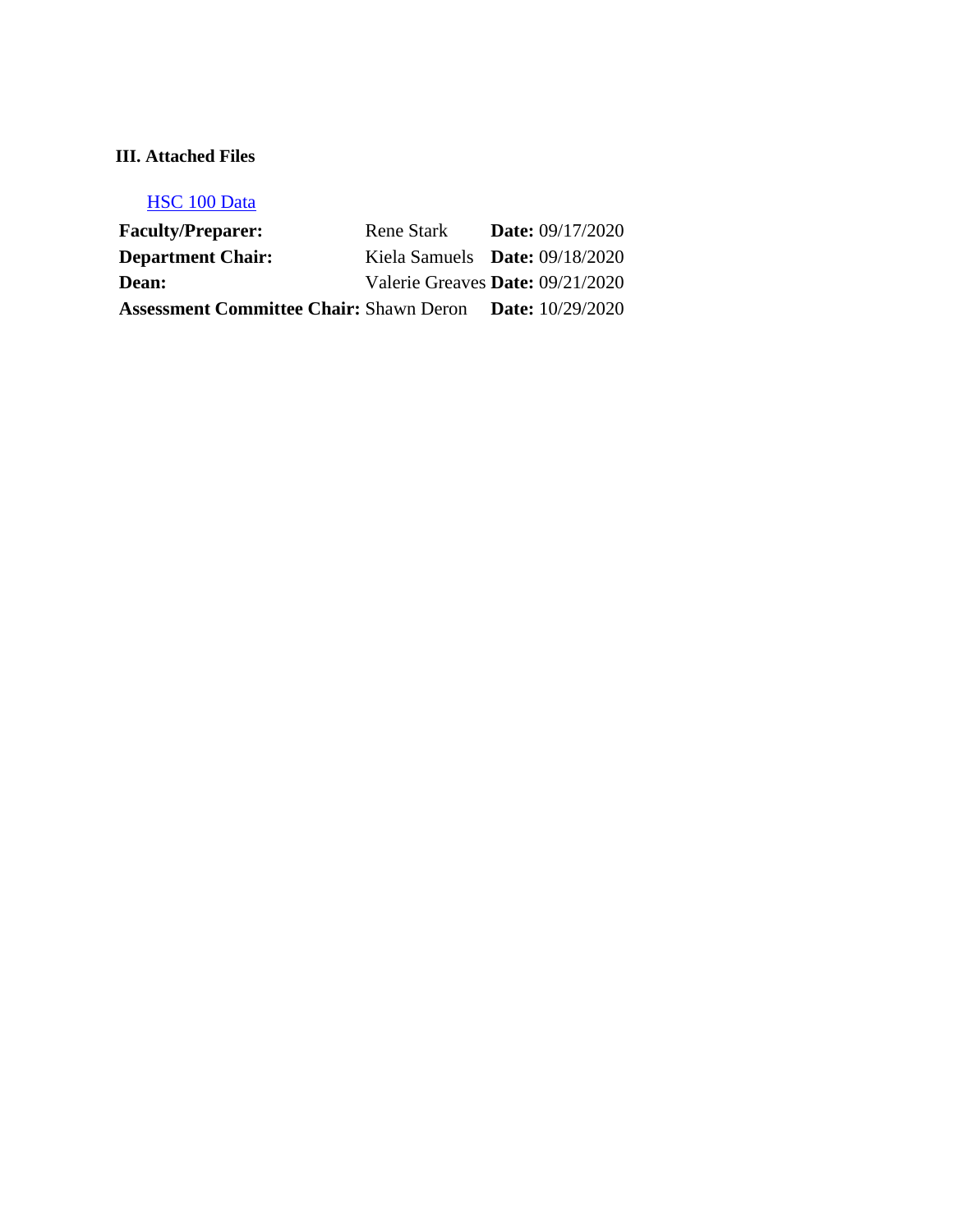# **Course Assessment Report Washtenaw Community College**

| Discipline                           | Course Number                       | Title                                                       |
|--------------------------------------|-------------------------------------|-------------------------------------------------------------|
| <b>Health Science</b>                | 100                                 | HSC 100 01/03/2017-Basic<br><b>Nursing Assistant Skills</b> |
| Division                             | Department                          | <b>Faculty Preparer</b>                                     |
| <b>Health Sciences</b>               | Nursing & Health Science Rene Stark |                                                             |
| Date of Last Filed Assessment Report |                                     |                                                             |

## **I. Assessment Results per Student Learning Outcome**

Outcome 1: Recognize concepts, terms and methods related to the duties of the Nurse Assistant, using guidelines from the State of Michigan Department of Public Health.

- Assessment Plan
	- o Assessment Tool: Multiple choice final
	- o Assessment Date: Winter 2016
	- o Course section(s)/other population: Random sample of two sections from each of three semesters each year
	- o Number students to be assessed: All students in selected sections
	- o How the assessment will be scored: The multiple choice exam will be scored using an answer key. Item analysis will be performed on the multiple choice exam questions.
	- o Standard of success to be used for this assessment: 90 percent of the students should achieve a minimum of 76% score.
	- o Who will score and analyze the data: HSC 100 Course Coordinators
- 1. Indicate the Semester(s) and year(s) assessment data were collected for this report.

| r'all (indicate years below) below) | Winter (indicate years) | SP/SU (indicate years)<br>below) |
|-------------------------------------|-------------------------|----------------------------------|
| 2015, 2014                          | 2016, 2015, 2014        | 2016                             |

2. Provide assessment sample size data in the table below.

| # of students enrolled | # of students assessed |
|------------------------|------------------------|
| 940                    |                        |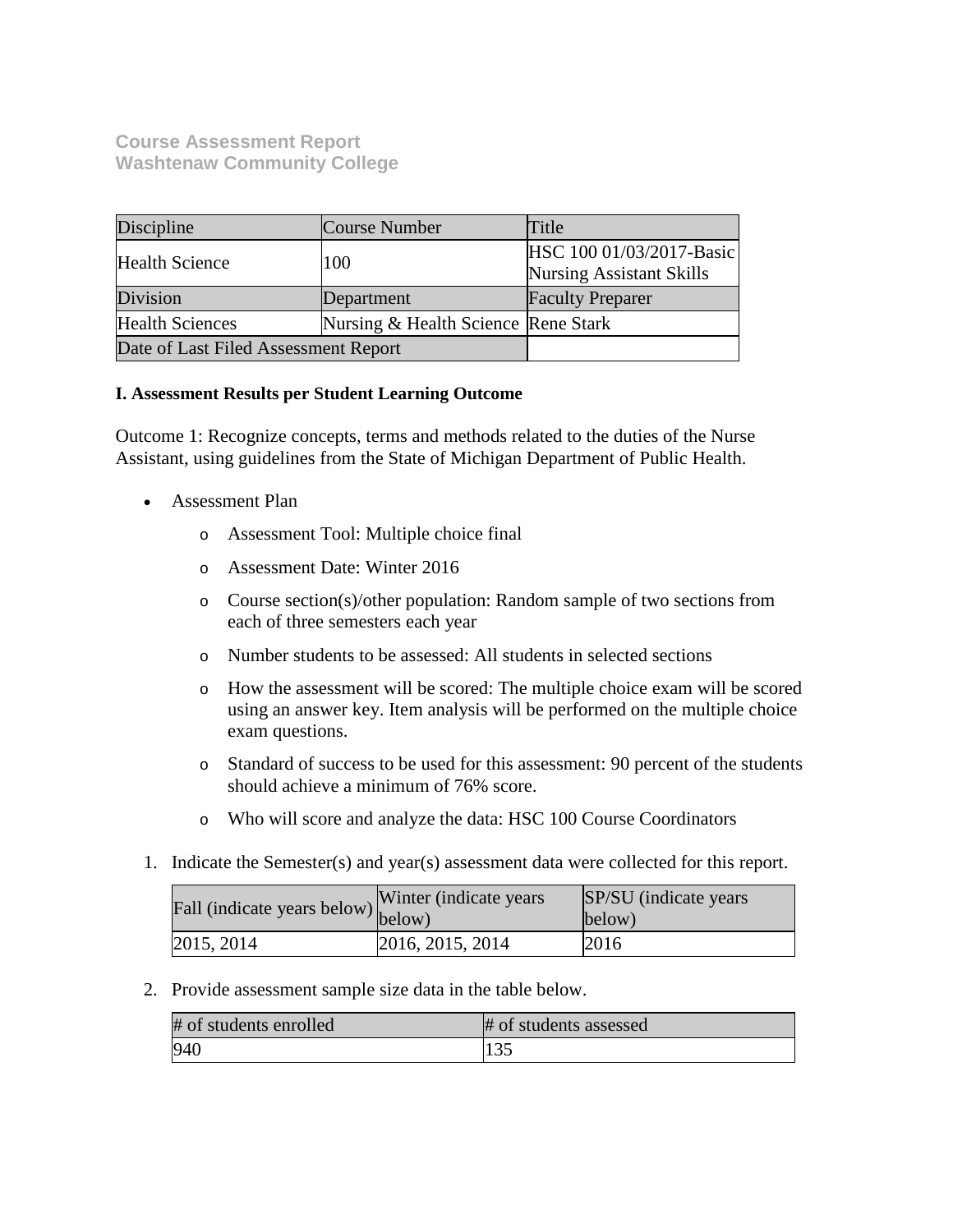3. If the number of students assessed differs from the number of students enrolled, please explain why all enrolled students were not assessed, e.g. absence, withdrawal, or did not complete activity.

There are several sections offered each semester, yielding a very large sample. Therefore, one day and evening section were selected from each fall and winter semester (2014, 2015, 2016) to provide a random sample of students. All students in each of the selected sections were used for this assessment.

4. Describe how students from all populations (day students on campus, DL, MM, evening, extension center sites, etc.) were included in the assessment based on your selection criteria.

50% of the sample group were enrolled in face-to-face sections, and 50% were enrolled in blended sections. 50% were in the day class, and 50% were in the evening class.

5. Describe the process used to assess this outcome. Include a brief description of this tool and how it was scored.

The multiple-choice exam will be scored using an answer key. Item analysis will be performed on the multiple choice exam questions.

6. Briefly describe assessment results based on data collected for this outcome and tool during the course assessment. Discuss the extent to which students achieved this learning outcome and indicate whether the standard of success was met for this outcome and tool.

Met Standard of Success: Yes

133 out of 135 (98.5%) students achieved a 76% or higher score on the multiplechoice exam.

7. Based on your interpretation of the assessment results, describe the areas of strength in student achievement of this learning outcome.

Based on the data, the majority of the students (98.5%) are able to successfully pass the written exams. The curriculum is effectively meeting the learning needs of the students.

8. Based on your analysis of student performance, discuss the areas in which student achievement of this learning outcome could be improved. If student met standard of success, you may wish to identify your plans for continuous improvement.

No areas of deficiency were noted. Plans are to continue with current curriculum.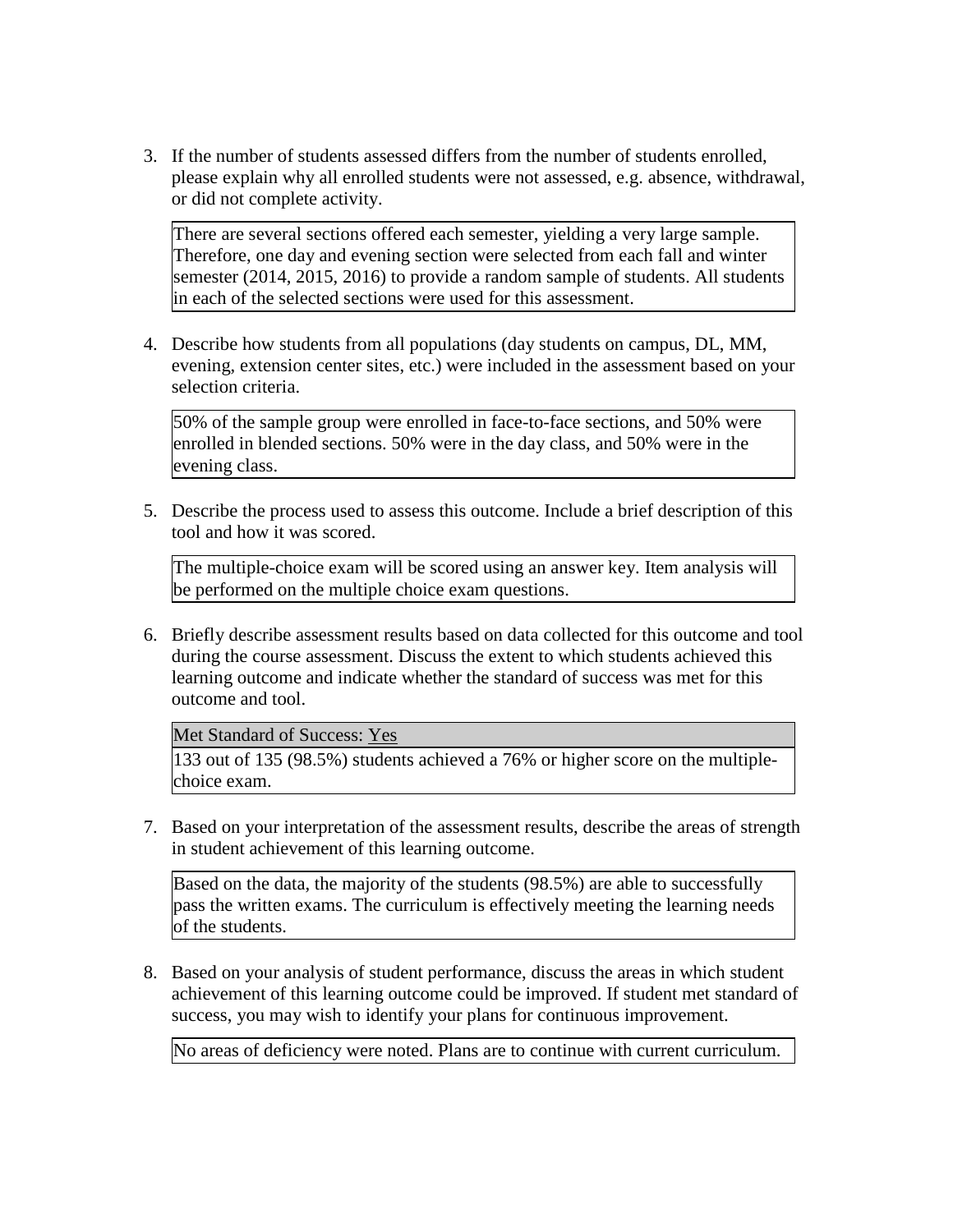Outcome 2: Demonstrate skills (independently and with 100% accuracy) related to the performances of a Nurse Assistant's duties, using guidelines from the State of Michigan Department of Public Health.

- Assessment Plan
	- o Assessment Tool: Clinical Performance Evaluations and Nursing Assistant Skills Record Checklist.
	- o Assessment Date: Winter 2016
	- o Course section(s)/other population: Random sample of two sections from each of three semesters each year
	- o Number students to be assessed: All students in selected sections
	- o How the assessment will be scored: Skills checklist and clinical performance will be scored using the student achievement record. All skills are pass/fail.
	- o Standard of success to be used for this assessment: 80% of the students must successfully complete 100% on the skills checklist and clinical performance record in order to be successful.
	- o Who will score and analyze the data: HSC 100 Course Coordinators
- 1. Indicate the Semester(s) and year(s) assessment data were collected for this report.

| $\angle$ fall (indicate years below) below) | Winter (indicate years) | SP/SU (indicate years)<br>below) |
|---------------------------------------------|-------------------------|----------------------------------|
| 2015, 2014                                  | 2016, 2015, 2014        | 2016                             |

2. Provide assessment sample size data in the table below.

| # of students enrolled | # of students assessed |
|------------------------|------------------------|
| 940                    | 1 J.J                  |

3. If the number of students assessed differs from the number of students enrolled, please explain why all enrolled students were not assessed, e.g. absence, withdrawal, or did not complete activity.

There are several sections offered each semester, yielding a very large sample. Therefore, one day and evening section were randomly selected from each fall and winter semester (2014, 2015 and 2016) to provide a sample of students. All students in each of the selected sections were used for this assessment.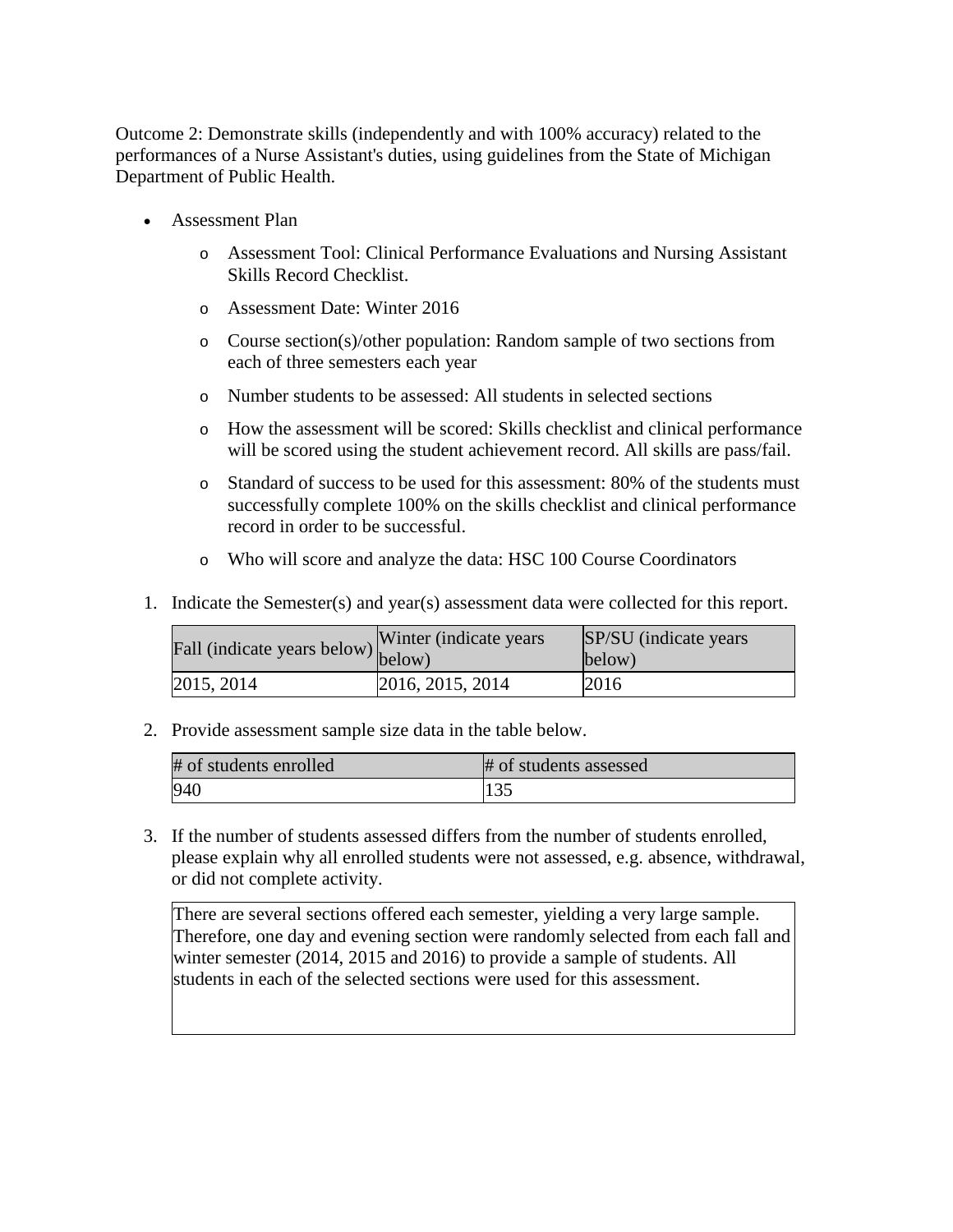4. Describe how students from all populations (day students on campus, DL, MM, evening, extension center sites, etc.) were included in the assessment based on your selection criteria.

Day classes are offered in a blended format, evening are face-to-face. 50% of the sample group were enrolled in evening/face-to-face sections, and 50% were enrolled in day/blended sections.

5. Describe the process used to assess this outcome. Include a brief description of this tool and how it was scored.

Skills checklist and clinical performance will be scored using the student achievement record. All skills are pass/fail.

6. Briefly describe assessment results based on data collected for this outcome and tool during the course assessment. Discuss the extent to which students achieved this learning outcome and indicate whether the standard of success was met for this outcome and tool.

Met Standard of Success: Yes

129 out of 135 (95.5%) students successfully completed their skills in lab and performed their skills at a satisfactory level at clinical.

7. Based on your interpretation of the assessment results, describe the areas of strength in student achievement of this learning outcome.

The majority of students (95.5%) are able to successfully perform skills at a proficient level. Lab instruction and open lab availability appears to be enhancing students education and success rates.

8. Based on your analysis of student performance, discuss the areas in which student achievement of this learning outcome could be improved. If student met standard of success, you may wish to identify your plans for continuous improvement.

Benchmark has been exceeded. Plans are to continue with current lab instruction and to continue offering open lab practice.

## **II. Course Summary and Action Plans Based on Assessment Results**

1. Describe your overall impression of how this course is meeting the needs of students. Did the assessment process bring to light anything about student achievement of learning outcomes that surprised you?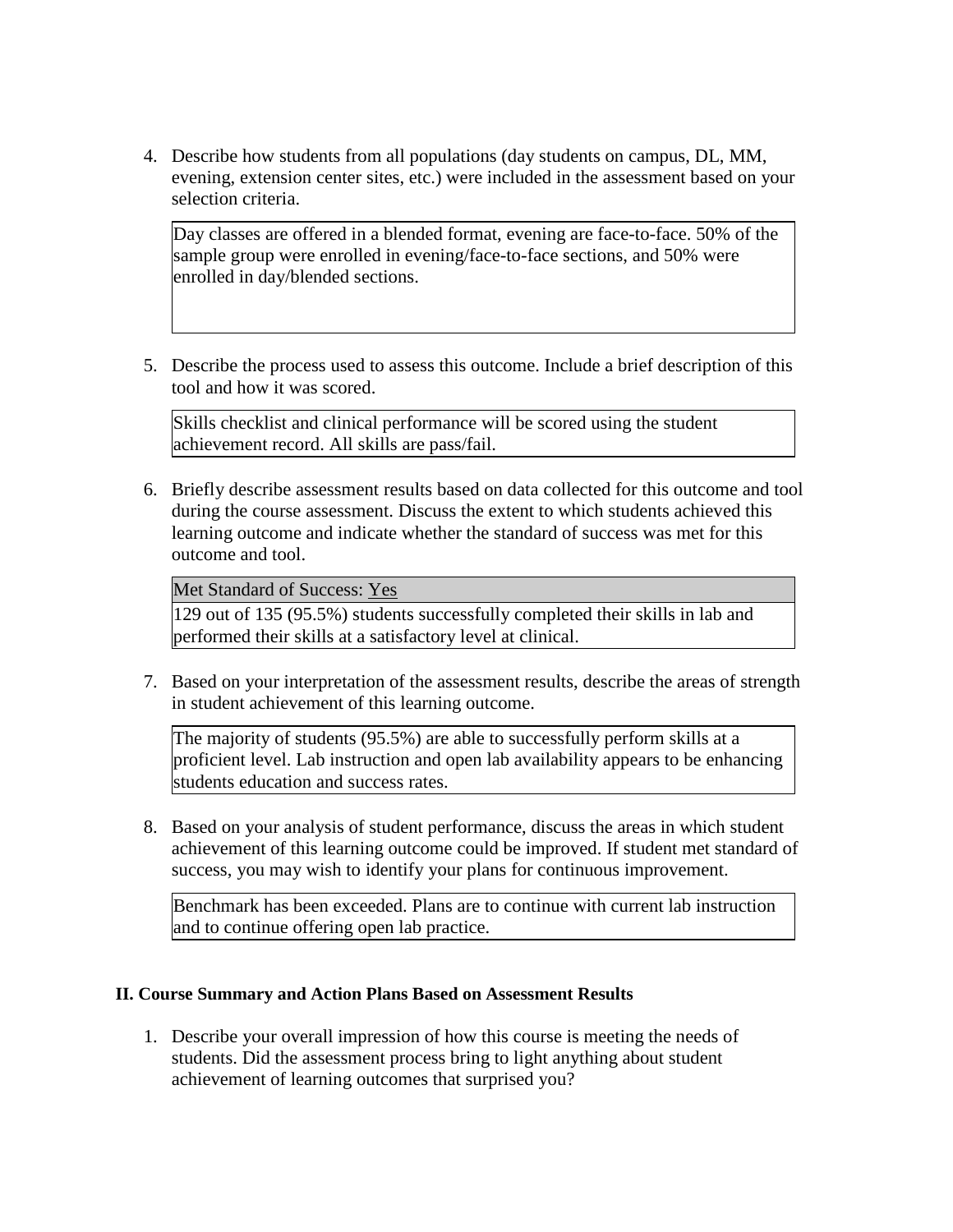In 2011 we added 10 hours to the program, and in 2013 we added 4 hours per week of open lab practice. Based on the current data, these changes have resulted in improved pass rates/ student success.

2. Describe when and how this information, including the action plan, was or will be shared with Departmental Faculty.

At the next department meeting this information will be shared.

3.

Intended Change(s)

| <b>Intended Change</b> | Description of the<br>change | Rationale | Implementation<br>Date |
|------------------------|------------------------------|-----------|------------------------|
| No changes intended.   |                              |           |                        |

4. Is there anything that you would like to mention that was not already captured?

5.

## **III. Attached Files**

### HSC100 data

| <b>Faculty/Preparer:</b>                      | Rene Stark                        | <b>Date:</b> 01/03/2017 |
|-----------------------------------------------|-----------------------------------|-------------------------|
| <b>Department Chair:</b>                      | Mary Burns-Coral Date: 01/06/2017 |                         |
| <b>Dean:</b>                                  | Valerie Greaves Date: 02/09/2017  |                         |
| <b>Assessment Committee Chair: Ruth Walsh</b> |                                   | <b>Date:</b> 03/07/2017 |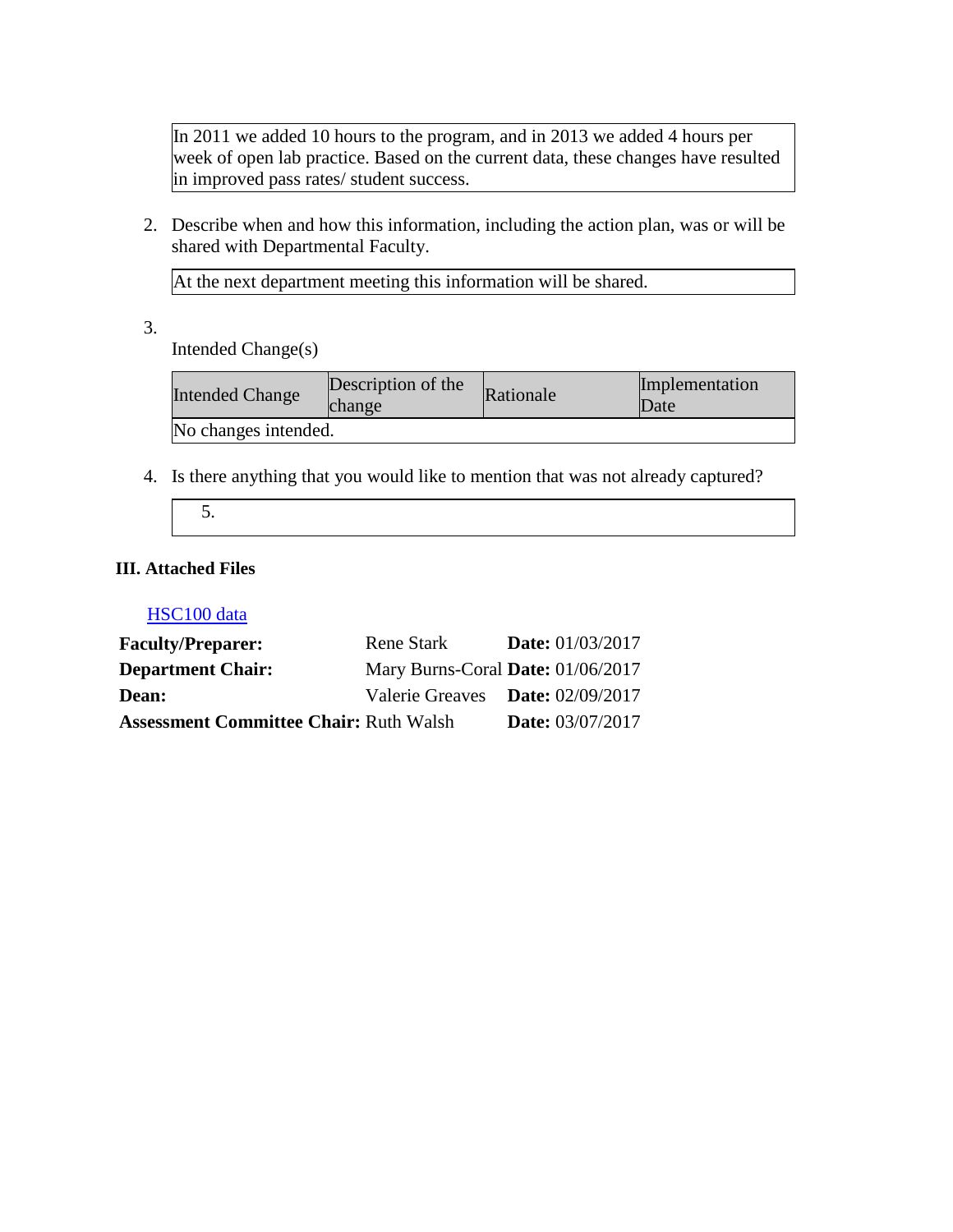# **Course Assessment Report Washtenaw Community College**

| Discipline                           | Course Number                                                | Title                                                       |
|--------------------------------------|--------------------------------------------------------------|-------------------------------------------------------------|
| <b>Health Science</b>                | 100                                                          | HSC 100 04/09/2013-Basic<br><b>Nursing Assistant Skills</b> |
| Division                             | Department                                                   | <b>Faculty Preparer</b>                                     |
|                                      | Math, Science and Health Nursing & Health Science Rene Stark |                                                             |
| Date of Last Filed Assessment Report |                                                              |                                                             |

## **I. Assessment Results per Student Learning Outcome**

Outcome 1: Recognize concepts, terms and methods related to the duties of the Nurse Assistant, using guidelines from the State of Michigan Department of Public Health.

- Assessment Plan
	- o Assessment Tool: Multiple choice final
	- o Assessment Date: Spring/Summer 2011
	- o Course section(s)/other population: Two sections from each of three semesters each year.
	- o Number students to be assessed: 120
	- o How the assessment will be scored: The multiple choice exam will be scored using an answer key. Item analysis will be performed on the multiple choice exam questions.
	- o Standard of success to be used for this assessment: 100 percent of the students should achieve a minimum of 76% score.
	- o Who will score and analyze the data: HSC 100 Course Coordinators
- 1. Indicate the Semester(s) and year(s) assessment data were collected for this report.

| r'all (indicate years below) below) | Winter (indicate years) | SP/SU (indicate years)<br>below) |
|-------------------------------------|-------------------------|----------------------------------|
| 2012, 2011                          | 2012                    |                                  |

2. Provide assessment sample size data in the table below.

| # of students enrolled | # of students assessed |
|------------------------|------------------------|
| 536                    |                        |

3. If the number of students assessed differs from the number of students enrolled,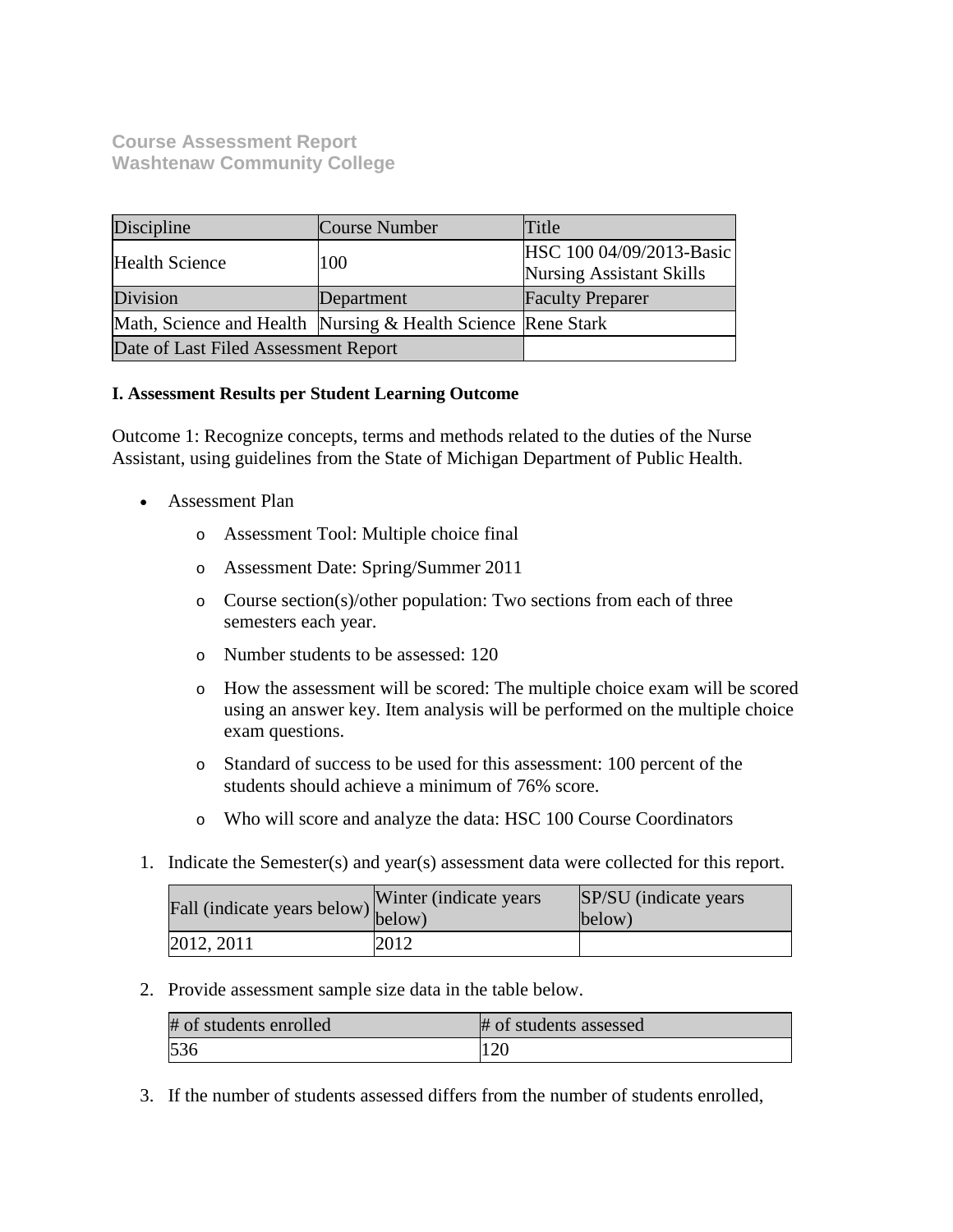please explain why all enrolled students were not assessed, e.g. absence, withdrawal, or did not complete activity.

The number of students enrolled is greater than the number of students assessed. This course has hundreds of students enrolled each year. A large portion of those students' data (116) was extracted for assessment purposes.

4. Describe how students from all populations (day students on campus, DL, MM, evening, extension center sites, etc.) were included in the assessment based on your selection criteria.

Student population assessed was extracted from two main campus day sections, two main campus evening sections, one extension center day section, and one extension center evening section.

5. Describe the process used to assess this outcome. Include a brief description of this tool and how it was scored.

Students' exam averages (3 multiple choice exams, all weighted equally) were assessed. Students scoring above 76% were successful in the theory portion of the course and permitted to continue to the lab component.

6. Briefly describe assessment results based on data collected for this outcome and tool during the course assessment. Discuss the extent to which students achieved this learning outcome and indicate whether the standard of success was met for this outcome and tool.

Met Standard of Success: No

Of 116 students, 111 passed the written exams with a 76% or higher grade. Therefore, the pass rate was 94%.

Our standard was 100% would pass, which was not realistic. This will be changed to 90% for future assessment standards.

7. Based on your interpretation of the assessment results, describe the areas of strength in student achievement of this learning outcome.

The pass rate for this outcome is 94%. Students generally are doing very well on the written assessments. All course content is now available face-to-face and/or online.

However, being that the standard of success was set at 100% will pass, scores fell below this standard. Standard of 90% will be set for future assessments.

8. Based on your analysis of student performance, discuss the areas in which student achievement of this learning outcome could be improved. If student met standard of success, you may wish to identify your plans for continuous improvement.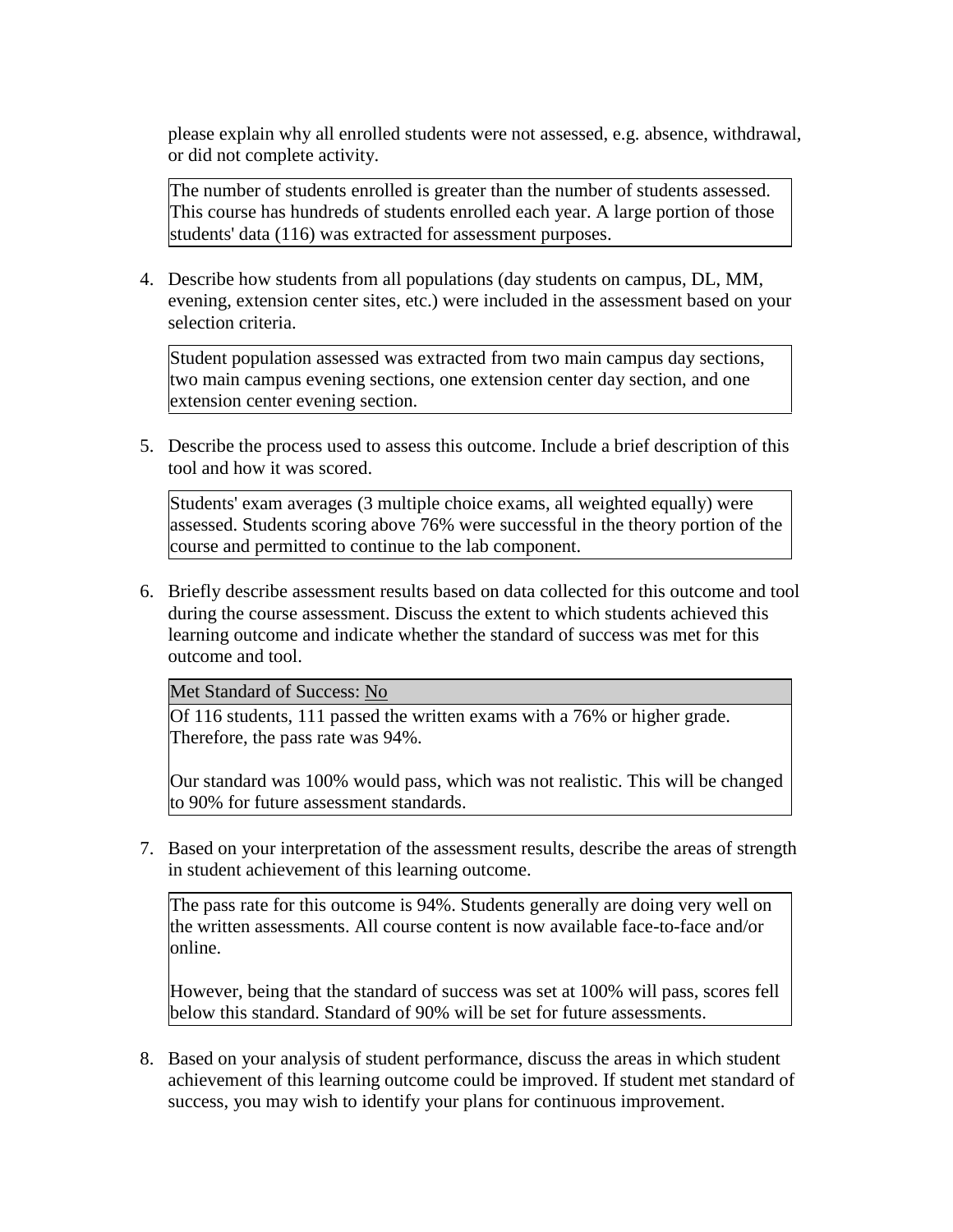Currently, if a student misses an exam, they fail the course. Students would benefit from a make-up lecture/exam day. Five hours of lecture/make-up exam day will be added to the course as of January 2014.

Outcome 2: Demonstrate skills (independently and with 100% accuracy) related to the performances of a Nurse Assistant's duties, using guidelines from the State of Michigan Department of Public Health.

- Assessment Plan
	- o Assessment Tool: Clinical Performance Evaluations and Nursing Assistant Skills Record Checklist.
	- o Assessment Date: Spring/Summer 2011
	- $\circ$  Course section(s)/other population: Two sections from each of three semesters each year.
	- o Number students to be assessed: 120
	- o How the assessment will be scored: Skills checklist and clinical performance will be scored using the student achievement record. All skills are pass/fail.
	- o Standard of success to be used for this assessment: 80% of the students must successfully complete 100% on the skills checklist and clinical performance record in order to be successful.
	- o Who will score and analyze the data: HSC 100 Course Coordinators
- 1. Indicate the Semester(s) and year(s) assessment data were collected for this report.

| Fall (indicate years below) below) | Winter (indicate years) | SP/SU (indicate years)<br>below) |
|------------------------------------|-------------------------|----------------------------------|
| 2012, 2011                         | 2012                    |                                  |

2. Provide assessment sample size data in the table below.

| # of students enrolled | # of students assessed |
|------------------------|------------------------|
| 536                    |                        |

3. If the number of students assessed differs from the number of students enrolled, please explain why all enrolled students were not assessed, e.g. absence, withdrawal, or did not complete activity.

The number of students enrolled is greater than the number of students assessed. This course has hundreds of students enrolled each year. A large portion of those students' data (116) was extracted for assessment purposes.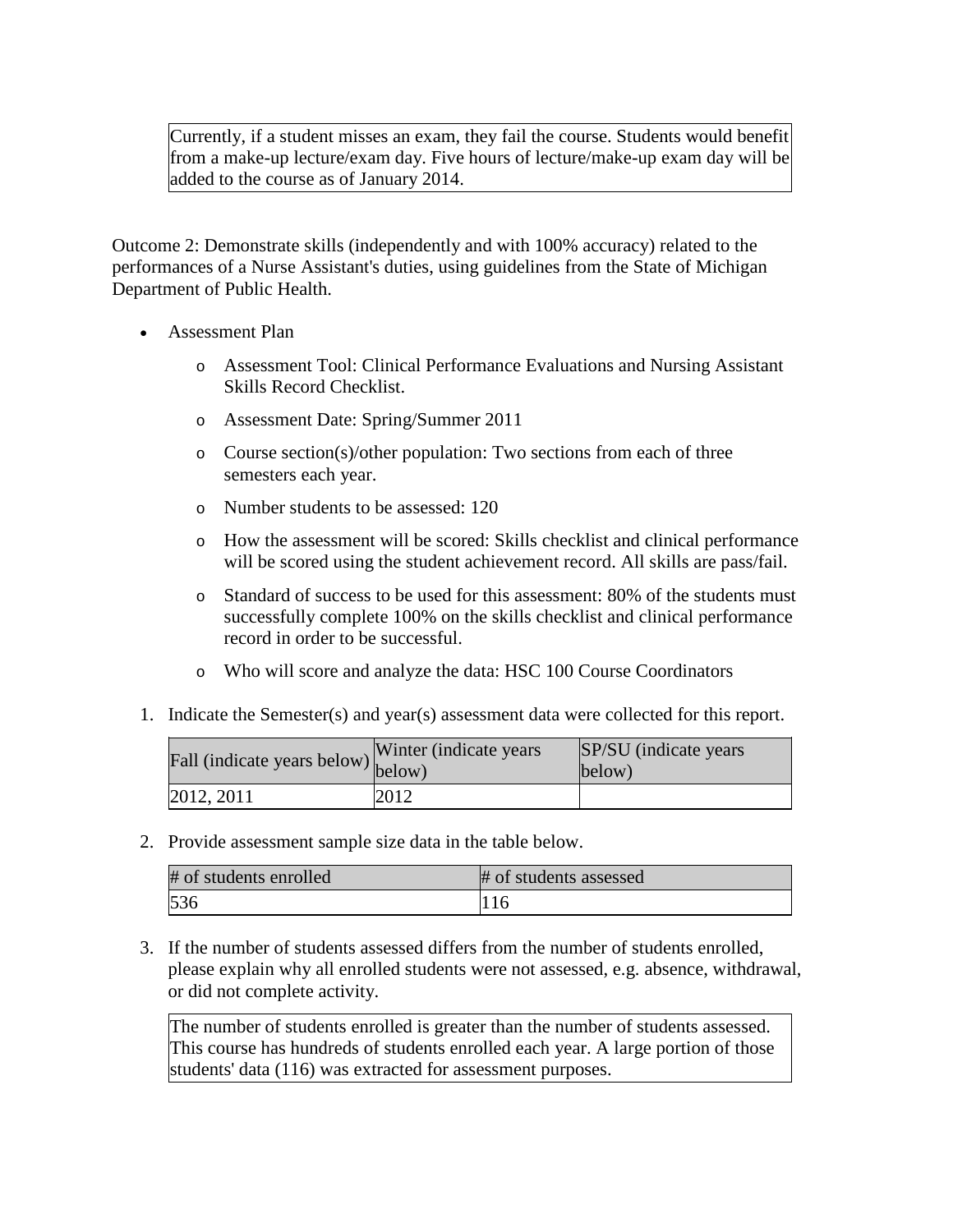4. Describe how students from all populations (day students on campus, DL, MM, evening, extension center sites, etc.) were included in the assessment based on your selection criteria.

Student population assessed was extracted from two main campus day sections, two main campus evening sections, one extension center day section, and one extension center evening section.

5. Describe the process used to assess this outcome. Include a brief description of this tool and how it was scored.

Skills checklist and clinical performance were scored using the student achievement record. All skills are pass/fail.

6. Briefly describe assessment results based on data collected for this outcome and tool during the course assessment. Discuss the extent to which students achieved this learning outcome and indicate whether the standard of success was met for this outcome and tool.

Met Standard of Success: Yes

Out of the 116 students enrolled, 106 were successful in passing the lab/clinical skills.

The standard of success was set at 80% pass rate, the data outcome scored 91%. This goal was met.

7. Based on your interpretation of the assessment results, describe the areas of strength in student achievement of this learning outcome.

Course assessment standard was set at 80%.

Students have successfully passed lab/clinical skills at a 91% pass rate. Current lab/clinical instruction is effective in assisting students to meet this standard.

8. Based on your analysis of student performance, discuss the areas in which student achievement of this learning outcome could be improved. If student met standard of success, you may wish to identify your plans for continuous improvement.

Currently, if a student misses one day of lab, that is considered a lab failure (as the skills were not successfully checked off). Students would benefit from an additional lab day. As of January 2014, five hours of additional lab will be offered for students to review skills and/or successfully complete lab skills that may have been missed due to an absence.

## **II. Course Summary and Action Plans Based on Assessment Results**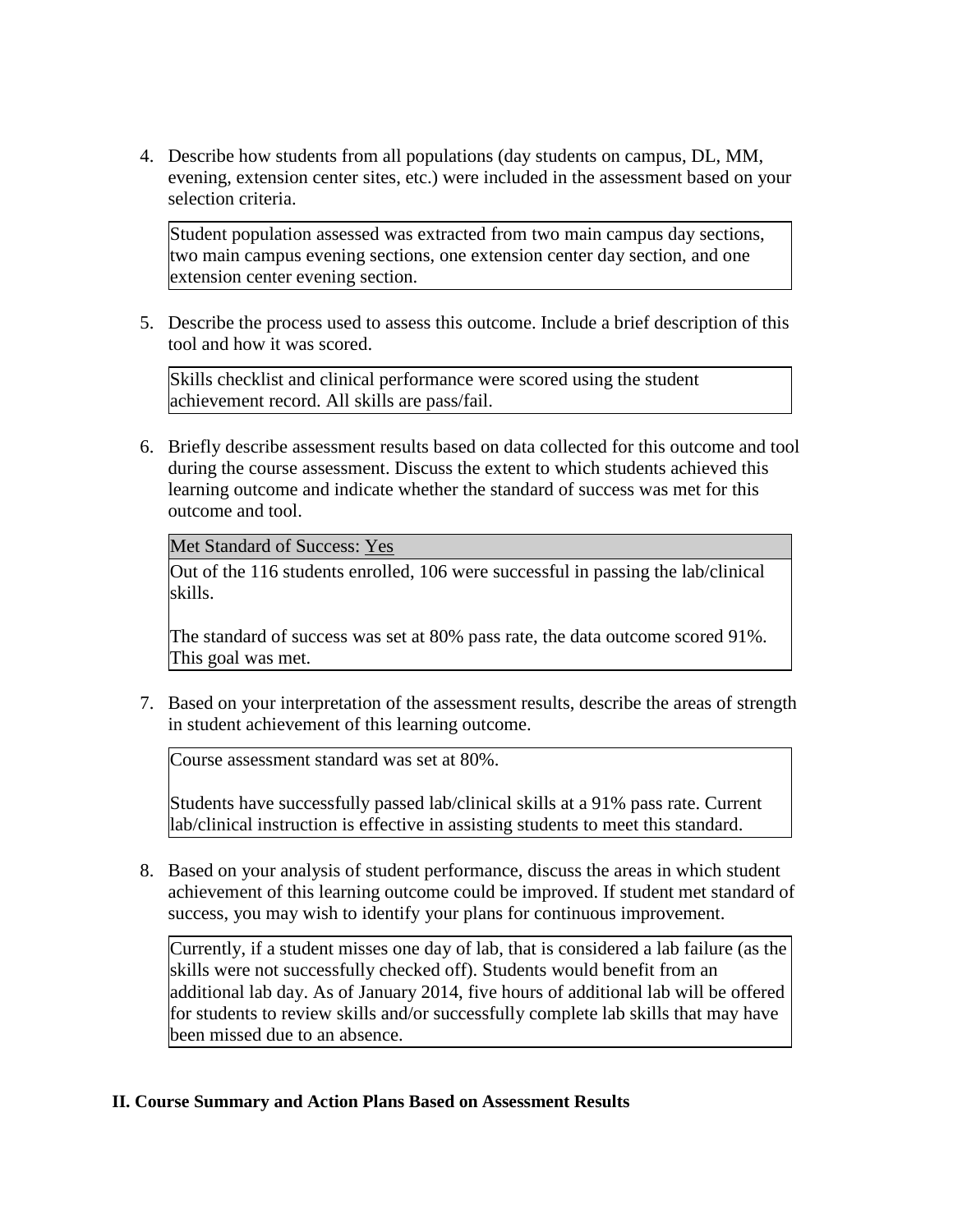1. Describe your overall impression of how this course is meeting the needs of students. Did the assessment process bring to light anything about student achievement of learning outcomes that surprised you?

Overall, the course is meeting the needs of the students. However, it was noted that students would benefit from an additional day for make-up exams/ extra time for lab practice and check-off opportunities.

2. Describe when and how this information, including the action plan, was or will be shared with Departmental Faculty.

The results of this data were discussed with Dean Showalter, and nursing faculty in the department. It was agreed that students would greatly benefit from the additional five hours of lecture and five hours of lab. As of January 2014, the course will be 100 hours, instead of 90.

3.

| <b>Intended Change</b>             | Description of the<br>change                                               | Rationale                                                                                                                                                                                                                                                                                                                                                           | Implementation<br>Date |
|------------------------------------|----------------------------------------------------------------------------|---------------------------------------------------------------------------------------------------------------------------------------------------------------------------------------------------------------------------------------------------------------------------------------------------------------------------------------------------------------------|------------------------|
| Other: Increase in<br>course hours | Increase in five<br>hours of lecture,<br>increase in five<br>hours of lab. | Students currently<br>fail the course if<br>they miss one day<br>of the program.<br>This change will<br>allow for one day of<br>absence during the<br>lecture days, and<br>one day of absence<br>during the lab days.<br>It will also provide<br>additional time for<br>lab/clinical practice.<br>This change should<br>increase our<br>students' success<br>rates. | 2014                   |

Intended Change(s)

4. Is there anything that you would like to mention that was not already captured?

## **III. Attached Files**

Data for HSC 100

**Faculty/Preparer:** Rene Stark **Date:** 5/8/13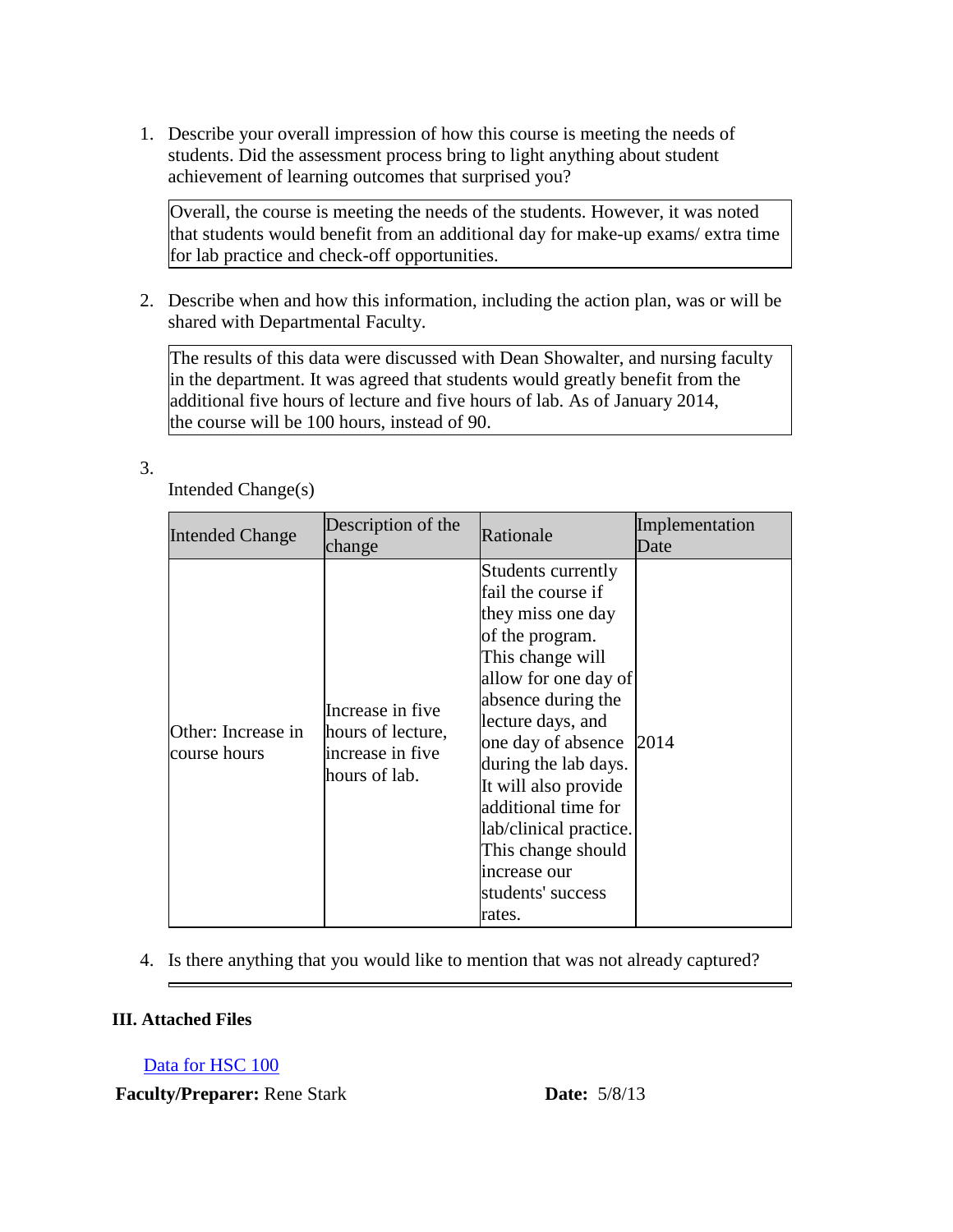| <b>Department Chair:</b> Vickie Salter            | <b>Date:</b> $5/16/13$ |
|---------------------------------------------------|------------------------|
| <b>Dean:</b> Martha Showalter                     | <b>Date:</b> $6/13/13$ |
| <b>Assessment Committee Chair: Michelle Garey</b> | <b>Date:</b> $7/16/13$ |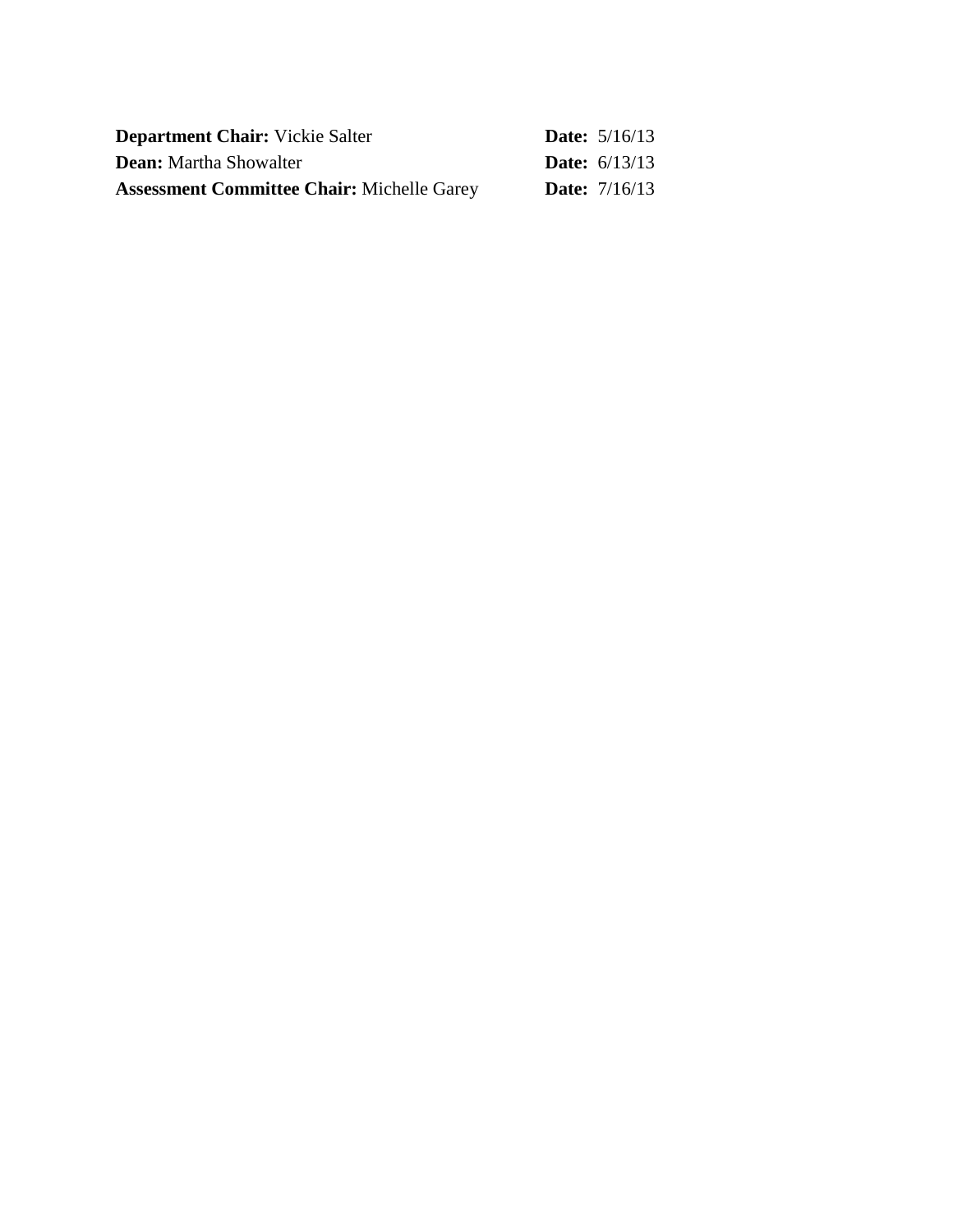#### **COURSE ASSESSMENT REPORT**

#### **I. Background Information**

1. Course assessed:

Course Discipline Code and Number: HSC 100 **Course Title: Basic Nursing Assistant Skills** Division/Department Codes: HAT/NHSD

- 2. Semester assessment was conducted (check one):
	- $\boxtimes$  Fall 2007
	- $\overline{\boxtimes}$  Winter 2008
	- ⊠ Spring/Summer 2008
- 3. Assessment tool(s) used: check all that apply.
	- $\Box$  Portfolio
	- $\Box$  Standardized test
	- □ Other external certification/licensure exam (specify):
	- $\Box$  Survey

 $\Box$  Prompt

- $\boxtimes$  Departmental exam
- Capstone experience (specify):
- $\boxtimes$  Other (specify): Nursing Assistant Skills Record
- 4. Have these tools been used before?
	- $\Box$  Yes  $\overline{\boxtimes}$  No

If yes, have the tools been altered since its last administration? If so, briefly describe changes made.

5. Indicate the number of students assessed/actual number of students enrolled in the course per semester.

| • Multiple Choice Tests | Fall $2007 - 40$ | <b>Winter 2008</b> $-46$ | $Spr/Sum 2008 - 44$ |  |
|-------------------------|------------------|--------------------------|---------------------|--|
| $\bullet$ Skills        | Fall $2007 - 40$ | Winter $2008 - 46$       | $Spr/Sum 2008 -44$  |  |

6. Describe how students were selected for the assessment. Random Sample of 2 sections per semester

#### **II. Results**

- 1. Briefly describe the changes that were implemented in the course as a result of the previous assessment. **No Previous Assessment**
- 2. State each outcome (verbatim) from the master syllabus for the course that was assessed.
	- a. Recognize concepts, terms, and methods related to the duties of the Nurse Assistant, using guidelines from the State of Michigan Department of Public Health. (Item analysis of multiple choice final).
	- b. Demonstrate skills (independently and with 100% accuracy) related to the performance of a Nurse Assistant's duties, using guidelines from the State of Michigan Department of Public Health. Review of success rates on Nursing Assistant Skills Record Checklist).
- 3. Briefly describe assessment results based on data collected during the course assessment, demonstrating the extent to which students are achieving each of the learning outcomes listed above. Please attach a summary of the data collected.
	- Based on collected data students have done extremely well with hands on skill performance according to the skill criteria. This was evidenced by skill check offs. The percentage of students that passed the lab skills performance during F07, W08, and SS08 were 100%, 100%, and 97.72% respectively.
	- The data collected and assessed on multiple choice tests was over all very positive. The percentage of students that passed the lab skills performance during F07, W08, and SS08 were 100% for all sections.

Please return completed form to the Office of Curriculum & Assessment, SC 247. Approved by the Assessment Committee 10/10/06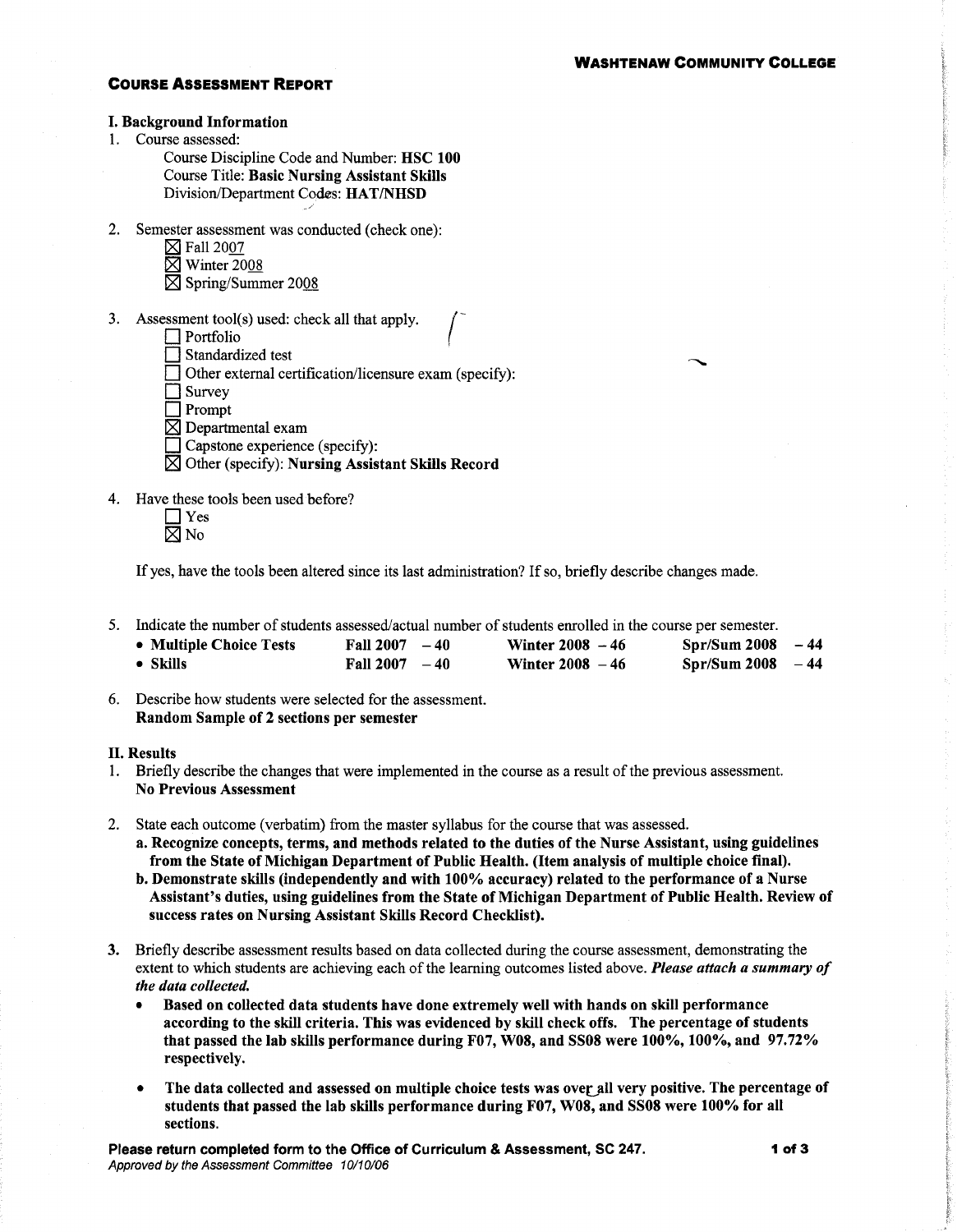#### **COURSE ASSESSMENT REPORT**

- 4. For each outcome assessed, indicate the standard of success used, and the percentage of students who achieved that level of success. Please attach the rubric/scoring guide used for the assessment. Concepts - 76% each student will achieve 76% on Final and each test - met in all three semesters Skills - 100% each student will achieve 100% on Skills Check - met in 2 of 3 semesters
- 5. Describe the areas of strength and weakness in students' achievement of the learning outcomes shown in assessment results.

Strengths: Overwhelming majority of students assessed passed skills check off. Students demonstrate excellent hands on skills.

Weaknesses: Some students had difficulty with the concepts of payment methods/reimbursement for care given for long term care residents.

Another area of weakness was shown in the area of communication and implementation of care with residents who have dementia.

III. Changes influenced by assessment results

1. If weaknesses were found (see above) or students did not meet expectations, describe the action that will be taken to address these weaknesses.

Part-time instructors will be made aware of the weak results in student knowledge of payment methods in long term care. This area will be given more emphasis.

Improve content/Improve tool (test questions)

Part-time instructors will be made aware of results through regular course faculty meetings. We will problem solve this area. There will definitely be more emphasis on dementia care. Some role playing will also be implemented, which has shown to be very effective.

2. Identify intended changes that will be instituted based on results of this assessment activity (check all that apply). Please describe changes and give rationale for change.

a. <u>Outcomes/Assessments</u> on the Master Syllabus Change/rationale:

- b.  $\boxtimes$  Objectives/Evaluation on the Master Syllabus Change/rationale: Changes to reflect revised Michigan NAT program curriculum
- c. <u>Course</u> pre-requisites on the Master Syllabus Change/rationale:
- $d. \Box$  1<sup>st</sup> Day Handouts Change/rationale:
- e.  $\Box$  Course assignments Change/rationale:
- f.  $\Box$  Course materials (check all that apply)

| l Textbook |
|------------|
| □ Handouts |
| Other:     |

- $g.$  Instructional methods Change/rationale:
- h.  $\boxtimes$  Individual lessons & activities

Change/rationale: Part-time instructors will be made aware of weak areas in concepts and those areas will be more thoroughly targeted in lectures and activities.